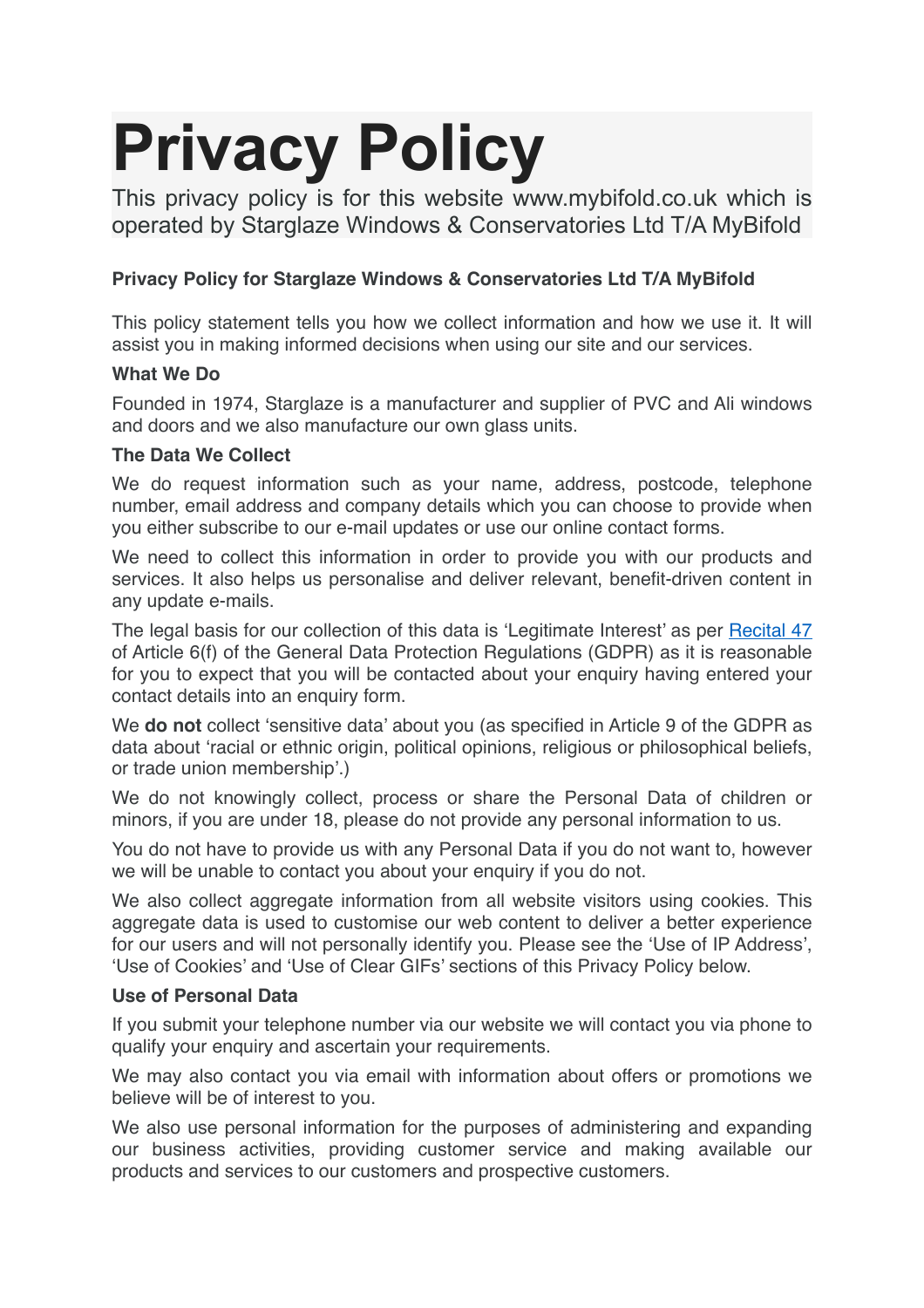We may send you marketing communications relating to our business or the businesses of carefully-selected third parties which we think may be of interest to you, by post, by email or telephone (you can inform us at any time if you no longer require marketing communications).

We will retain your Personal Data for up to 12 months from the date of submission or alternatively our last communication with you. The reasons we retain your Personal Data for this period are as follows:

- It may take us some time to contact you after you have made your enquiry.
- Once we have contacted you we may contact you by way of a courtesy call to ensure that your requirements have been met and to maintain the standards of the service we provide.
- We run promotions and launch new products from time to time. We will update you with this information if we believe it is of interest or benefit to you.

## **Your Rights**

You may not know it but under GDPR you have certain rights regarding your Personal Information. The rights that apply to the Personal Data we collect are as follows:

- The right to be informed this means you have a right to know what happens with your Personal Data. Hopefully this Privacy Policy should provide you with this information.
- The right of access this means you have the right to know what Personal Data we hold about you. Upon request, we will provide this information to you free of charge within a reasonable amount of time.
- The right of rectification if the Personal Data we hold about you is incorrect or incomplete you have the right to correct it or complete it.
- The right to erasure sometimes known as 'the right to be forgotten' this means if you request us to do so, we will delete the Personal Data we hold about you.
- The right to restrict processing this means that you can request for us to cease processing your data rather than deleting it.
- The right to data portability this means if you request Personal Data from us we will provide it in a commonly used, machine readable form.
- The right to object this means you can object to us processing your Personal Data if you do not believe it is in your interest.
- The right to lodge a complaint with a supervisory authority if you so wish.

# **Contact Us**

Email: [enquiries@sternfenster.co.uk](mailto:enquiries@sternfenster.co.uk)

Telephone: 01522 512525

Post: Starglaze Windows & Conservatories Ltd, No. 5 Works, Waterside South, Lincoln, LN5 7JD

# **Call Recording**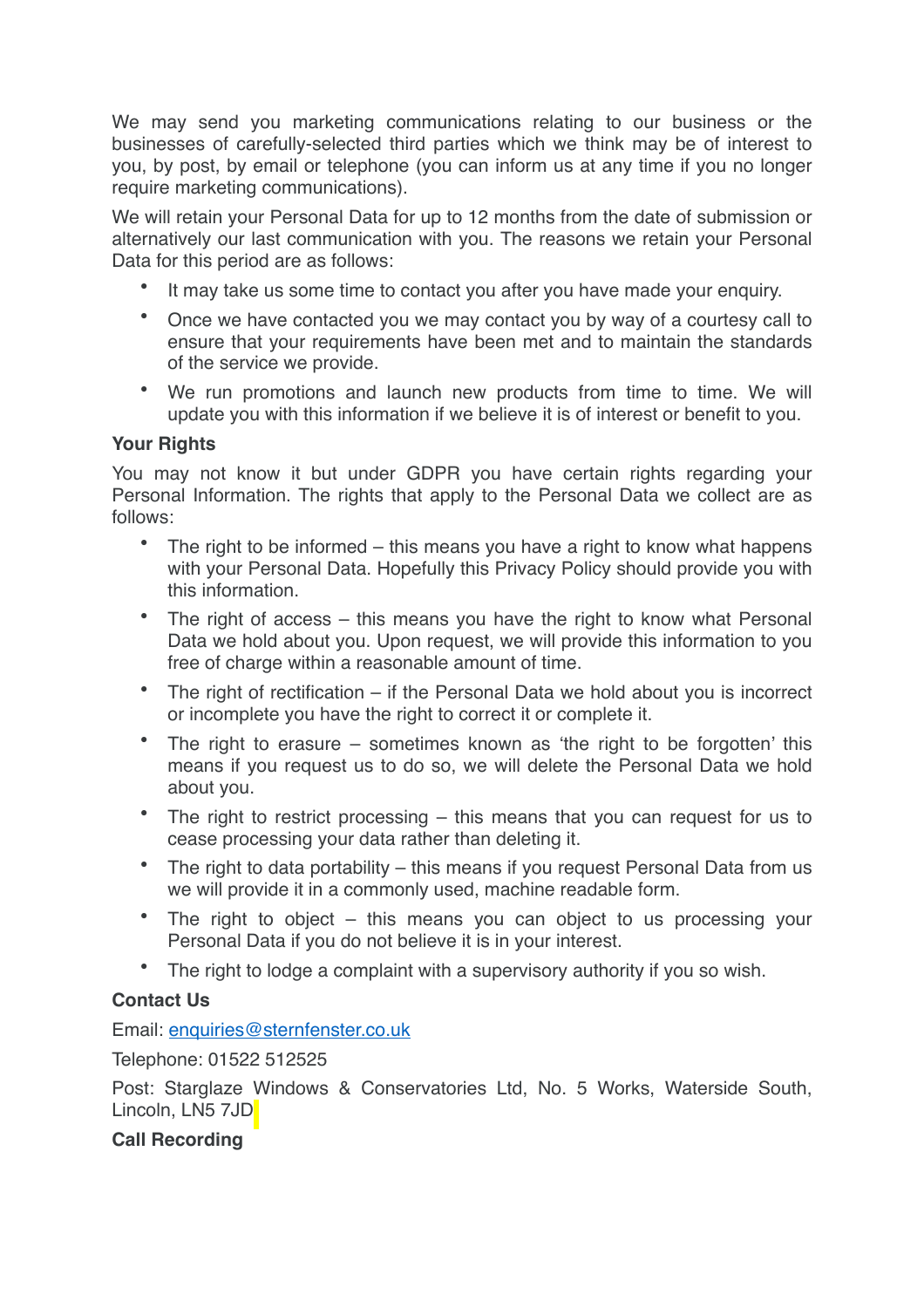If a member of our team contacts you by telephone, or if you contact us by telephone, calls may be recorded for training and monitoring purposes.

#### **Use of IP Address**

An IP address is a number that's automatically assigned to your computer whenever you're surfing the web. Web servers automatically identify your computer by its IP address. On occasions, we collect IP addresses for the purposes of system administration, to analyse aggregate information, and to audit the use of our site.

#### **Use of Cookies**

Cookies are informational files that a web site transfers to an individual's hard drive for record-keeping purposes. Cookies make web-surfing easier for you by saving your preferences while you're visiting our site. The use of cookies is an industry standard – you will find them on most major web sites.

By showing how and when visitors use our site, cookies help us see which areas are popular and which are not. Many improvements and updates to the site are based on such data as total number of visitors and pages viewed and this information is most easily tracked with cookies. We use cookies to better understand and improve areas of our website that our users find valuable. While both of these activities depend on the use of a cookie, visitors to our website always have the option of disabling cookies via their browser preferences.

Most browsers are initially set up to accept cookies. You can reset your browser to refuse all cookies or indicate when a cookie is being sent. However, note that some parts of our website may not function properly or may be considerably slower if you refuse cookies. For more information please see our cookie policy.

#### **Third Party Cookies and Remarketing**

In some special cases we also use cookies provided by trusted third parties. The following section details some common third party cookies you might encounter through this site.

Google Analytics: Our website uses Google Analytics, one of the most popular and trusted analytics solutions, to help us to understand how people use our website. It does this by tracking such information as how long people spend on our website, the pages they visit, the website that referred them to our website and other aggregate data. We do this so that we can make improvements to our website and provide a better user experience and more engaging content.

Google AdWords: We may use Google AdWords remarketing which allows us to reach people who have been on our website, and show them adverts relevant to the pages they have visited. This means, after your visit to our website, you may be shown ads by Google either within the Google Display Network or Google search results. Google AdWords uses cookies in order to show ads based on your past visits to websites to provide relevant ads for products and services of interest to you.

You can adjust your settings and also opt out of Google's use of AdWords cookies by visiting [Google's Ads Settings](https://adssettings.google.com/authenticated).

Google AdSense: We may use the Google AdSense service to serve advertising. The Google AdSense service uses a DoubleClick cookie to serve more relevant ads across the web and limit the number of times that a given ad is shown to you. You